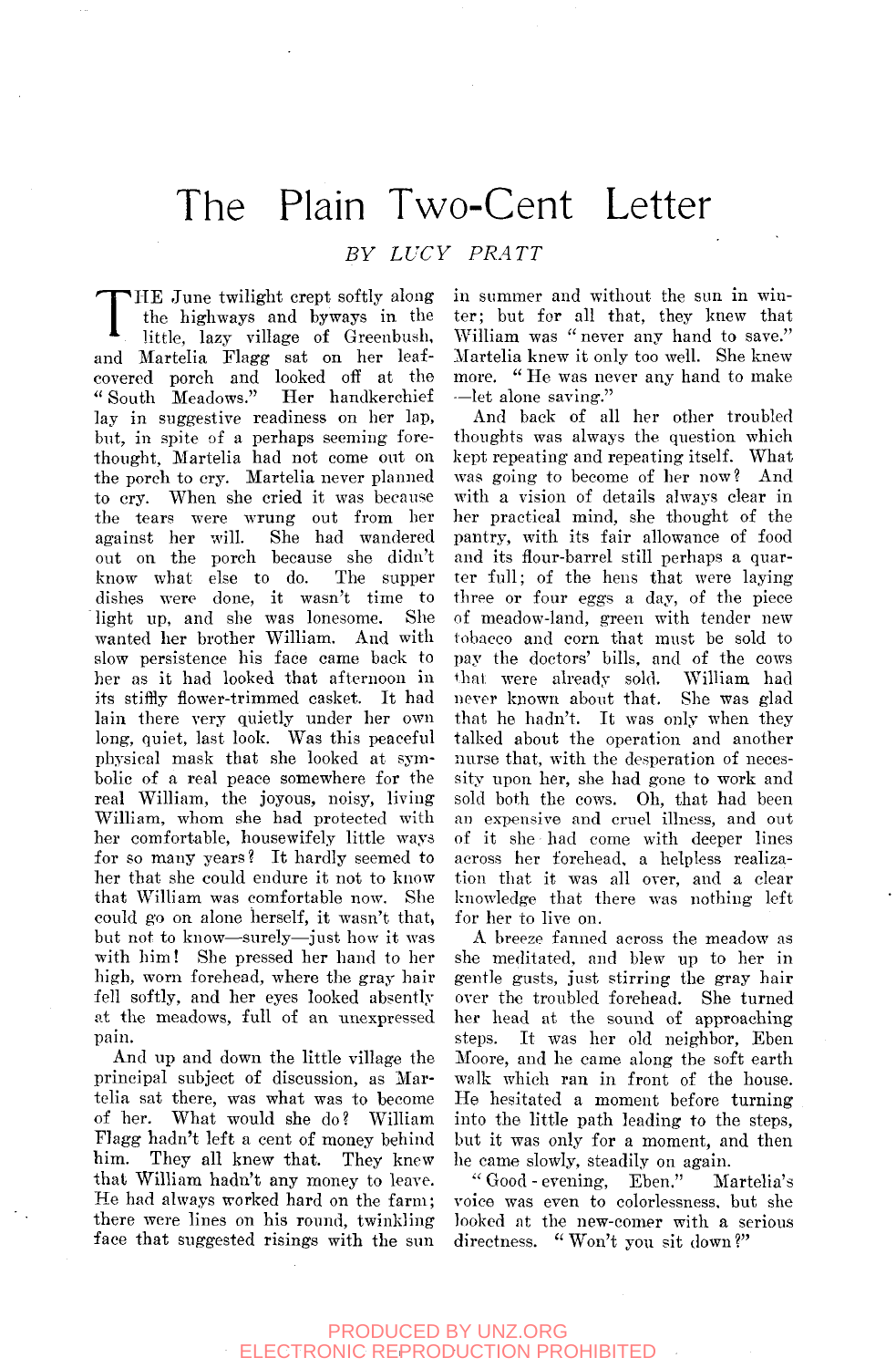Eben glanced questioningly at the steps below him. He was painfully going over again in his mind the events of the afternoon, Martelia's part in them, Martelia's present pain, Martelia's future perplexities. It was a real grief to Eben, this sorrow which had come to Martelia, and he wanted very much to express something of his feeling to her. His mind groped hesitatingly for a moment, and then he cleared his throat and sat down on one of the lower steps.

" It's some cooler this evening," he declared, with a quite accidental-sounding cheerfulness in his voice.

Martelia's eyes wandered, with a shade of uneasiness in them, from his halfturned face.

" Yes," she agreed, with a perceptible eheerlessness of tone.

A painful longing to make her understand his sympathy—to make her entirely, perfectly understand—clutched at Eben's heart. He took out his handkerchief and blew his nose with careless brevity.

" We may get a shower yet, though," he added, again clearing his throat.

'•' I hope if it's going to rain it '11 get through before Thursday," observed Martelia, in perfectly safe, middle tones.

Eben glanced at her but momentarily, and his curiosity was well concealed.

" I'm going up to Lynne Thursday for a little visit with Julia."

Eben's surprise seemed to leak out round the edges and corners, as it were, as he looked straight up at Martelia.

" I don't see my way clear to going, but she's so set on my having the change that I had to give in to it."

" Well, I guess it '11 do you good!" came the final agreement. " It ain't been any too easy a stretch for you since last Christmas. I guess your sister's got the brains to see that."

He felt delightfully lubricated, limbered up, so to speak, after this long and positive affirmation, and Martelia glanced at him responsively.

"I suppose the change won't do me any hurt, but it '11 seem strange. I don't know how it '11 feel to go away."

" You've always been a great hand to stay right at home, ain't you?" observed Eben, in half-admiring tones. " Well, I don't know as I blame you; I'm consid'rable of a stay-at-home myself."

*''* It's nineteen years this coming August since I've really been off visitin'. That was the summer after Julia married and went to Lynne to live."

'' Yes—seem 's if I remembered that," agreed Eben, softly.

" Yes," echoed Martelia, " she was possessed to have me go up and see the new house and all, and I stayed a fortni't. I guess it's changed some since then. And of course her bein' alone '11 make it seem diff'rent. George is off at the poultry show in Westboro, and visitin' his mother at the same time, so we'll be pretty much to ourselves."

Eben meditated. " Lynne's a nice town, they say," he finally ventured, humbly. " Was you planning to stay about a fortni't this time?"

" I ain't really made my plans," replied Martelia, with the suggestion of a quaver in her voice.

Eben looked steadily at the meadow, and Martelia struggled with herself. Should she say it?

" What I'd like would be to get some kind—of a place," she broke out, weakly.

Eben continued to look at the meadow. " Some kind of easy work—out somewheres ?" He tried to make his voice so very easy and unsurprised.

" I don't know so much—about it's being easy. But—something to do. I—I guess I've got to get something to do."

Eben's thoughts fought one another desperately, lamely. For a long time Eben had wanted to marry Martelia. He had wanted to for almost twenty years. And in that time he had always waited for what seemed to him just the right and proper opportunity of saying so to her—without causing her any sudden and embarrassing discomfort, any rude and startling surprise. Had that opportunity come at last in the form of a sorrow which took her out of the realm of even that possibility?

" What kind of—what kind of work was you thinking of?" he asked, with hesitating gentleness.

" I don't know as it's for me to say; I guess I'm ready to do most anything that's self-supportin'. I didn't ever make any plans for it. I wouldn't ever supposed I'd be left alone like this—without William."

•' There wouldn't anybody supposed

and a strong state of a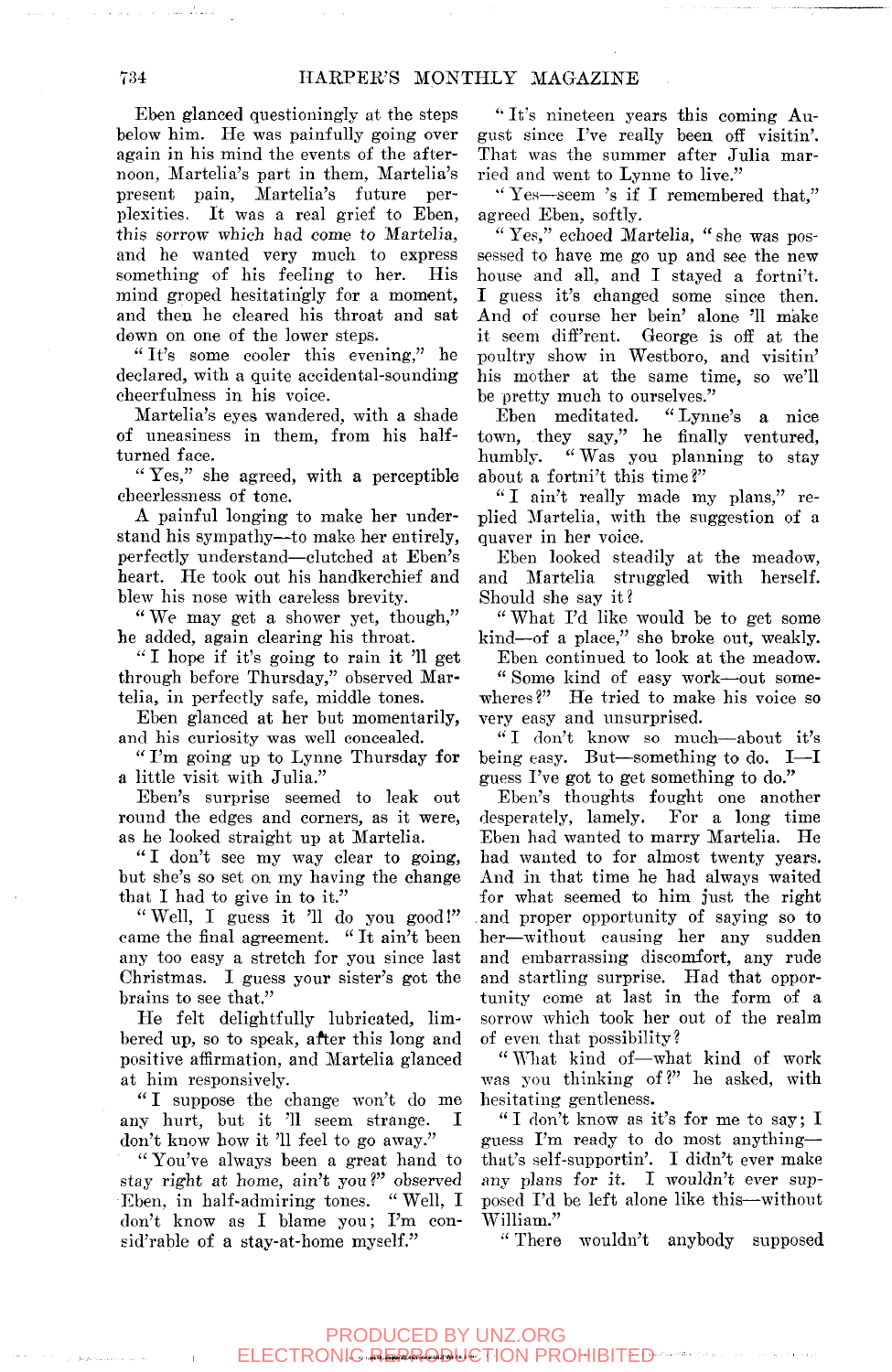so," murmured Eben, out of the chaos of his battling thoughts. . . . " Would youdo you think you'd take to—well, to bein' a housekeeper, or anything like that if you could find just the right kind of folks?"

" I suppose I could do that better than most anything else; it's about all I've ever done—housekeepin'—and I guess it's about all I know how to do extra well."

" I was thinkin' of Daniel Wright—"

" Daniel Wright," she echoed, passively—" up at Pemberton?"

" Yes; I heard last week Daniel's housekeeper's left him. Would you take to doin' anything like that—would you care anything about housekeepin' for Daniel ?" His tone was one admirably adapted to a child confronted by something disagreeable. He watched the sudden shrinking on her worn, delicate face.

" Yes, I'd be willin' to do housekeepin' for Daniel Wright," she answered, slowly.

" I was goin' to drive up there tomorrow to look over some cattle. I'll see Daniel, if you say so."

She looked down at him a moment without answering, and then her words seemed to feel their way along in a brave effort at reasonableness.

" I'd be much obliged to you if you would, Eben. As I told you just now, it ain't a time for me to be tellin' what I'll do or what I won't do; it's—what can I get to do." Her voice floundered and dropped onto a helpless sort of pause. Eben had an overwhelming desire to take her in his arms and tell her not to worry—not to worry, that he would take care of her always—all the rest of his life! Hadn't the time come? How would she take it? She would be glad! No, she wouldn't be glad; yes, she would he glad, no his thoughts trailed off weakly. Who was he, to startle her with anything like that?

" I'll come over and let you know about it as soon 's I get home to-morrow," he murmured, getting up from the low step and turning into the little path which led to the sidewalk. " Of course, Daniel may have got somebody before now, or he may have got his eye on somebody, but 'twon't do any harm to inquire."

" I'd be much obliged to you, Eben."

He paused a moment, looking hack at her, as the breeze from the meadows fanned her gently and stirred the leaves which hung around her on the porch. " Well, I guess I'll have to be goin' back," he said.

" Yes, I s'pose it's most bedtime, but it's so warm it's pleasant to sit out. Listen to the frogs singin'!"

" That's so; they're makin' consid'rable of a rumpus, ain't they; well—"

" Good-night, Eben." She was accustomed to helping him over hard places like that. And she watched him as he moved noiselessly along the soft earth sidewalk till he wavered dimly and then faded under the shadow of the big elm at the turning.

" Eben was always good—like that!" she meditated, her hand reaching out quickly for the handkerchief on her lap. " I wonder how I'd like—bein' housekeeper !"

She wondered about it all night, and the next day it was still going round in her mind, round and round in a circle which had neither beginning nor end. It was not until evening, when she again hung over her little pile of supper dishes in the kitchen, that it seemed to suddenly stop going round, and she looked up in relief. Eben was standing there in the kitchen door, his eyes traveling toward her with vague uneasiness.

" Oh, sit down, Eben," encouraged Martelia. " I was just finishing up the dishes."

He watched her as she picked up a hot teacup draining on a carefully spread towel and wiped it with another towel, stiff with air and soap-suds. " It won't take me but a minute now."

Eben still hovered in the open doorway, his hand resting on the door-jamb just above his head. Outside the birds piped drowsily, and the leaves of a butternut-tree waved sleepily in the creeping twilight.

" About Daniel Wright—" began Eben, his voice groping its way softly across the room to her.

" Did you see him ?" encouraged Martelia, steadily.

" Why, yes, I saw him. He seemed favorable to you, but there's—there's a party he's waitin' to hear from."<br>"Some one that's conside

one that's considerin' the place?"

"Well, yes, I judge she's kind o' half considerin' it—but Daniel didn't seem to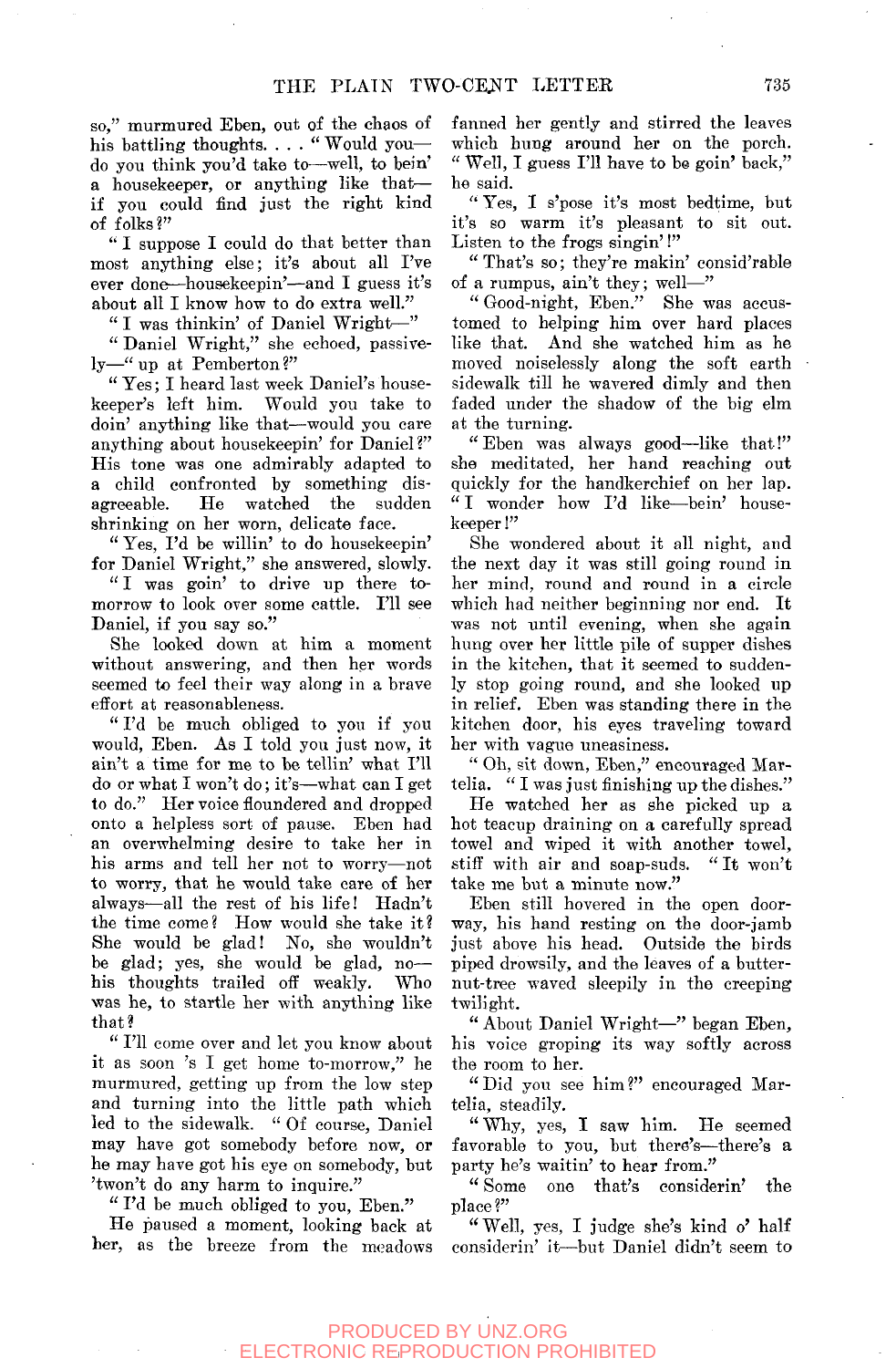put mueli stock in her, either. She ain't much to get, I guess—an' I don't think he's really lookin' for her to take it." He paused cautiously. " He's goin' to let you know by next week," he added.

Martelia took up a last remaining spoon and held it thoughtfully for a moment in the dampened, sun-dried towel. " An' here I am goin' to Lynne tomorrow! 'Twon't do to keep him waitin' for his letter to go round Robin Hood's barn like that."

" Well, I s'pose I oughter told him about that," apologized Eben, " but he was feelin' kind of irritable over bein' without anybody for so long—and I thought 'twa'n't best to bother him by confusin' him any." He looked slowly at Martelia. " I don't know as you'd really like, anyway—" he ventured, gently. " David gits more cranky and irritable as he gits on in years."

" I wouldn't be surprised," agreed Martelia, going to the pantry with the little pile of dishes, "but it ain't for me to pick and choose. I suppose he'll want me to write him my answer just as soon 's his letter comes—supposin', of course, the other party don't want the place."

" I s'pose he does. He says—well, he says he wants you to write him your answer the same day for sure. I oughter 'a' told him about your goin' to Lynne," added Eben, humbly.

" Of course I could have his letter sent right up to Lynne special deliv'ry. I s'pose I'd get it the same day that way."

" That's it," declared Eben, admiringly ; " that's better'n confusin' him about the address. Tell Ashael if anything comes from Pemberton to have it sent right on special."

" An' I don't know as I want Ashael figurin' over the Pemberton postmark, either. I'd sooner tell him send ev'rything that comes special than have him makin' his guesses that way. I ain't lookin' for anything else, anyway."

" Well, leave it like that, then. Ashael '11 be glad enough to accomerdate you. Don't you want me to stop in an' tell him about it?"

" No, I'll stop in on my way to the depot and tell him."

Eben hovered in the doorway, through which the sounds of the piping birds came more and more faintly.

" Are you all packed up for startin' *V* 

" Yes; I finished packin' my trunk yesterday. Hiram's comin' for it in the mornin' about eight, and I'll ride to the depot with him.'

Eben moved several steps into the kitchen and looked silently at Martelia through the darkening light.

" I hope you ain't goin' to feel obliged to take up with David's offer if it comes," he began, with an unhappy realization of helplessness; " it might not be—any too easy a job for you."

" I told you before it ain't for me to pick and choose. As I'm left, there ain't anybody to take care of me—so I guess— I guess I'll take care of myself."

Eben moved a step nearer.

" Would you—you oughter 'a' got married," he whispered, huskily. He could just see her delicate, tired face through the soft shadows which seemed to hang between them. He could see the little, startled response which touched it at his words.

"Mebbe you're better off not to be, though." His voice came with brief His voice came with brief naturalness again. " Well—" He moved back to the open door.

" Well, good-night," encouraged Martelia, " and good-by if I don't see you again."

He turned and looked back at her, his hands hanging loosely at his sides.

" Good-by," he echoed, glancing out at the dark trees in an awkward effort at perfect ease. " Well—if you decide on goin' to Pemberton I hope you'll like—" He stumbled a little as he made his way down the low steps in the dim light, and then he moved slowly across the yard, while the last, faint, final pipings died away in the trembling branches, and Martelia watched him, as she had the evening before, while he turned to the sidewalk and then traveled on until he was lost again under the shadow of the big elm at the turning.

Sister Julia felt a certain amount of self-satisfaction and elation at her success in getting Martelia safely settled in Lynne, and it was on Julia's own trig porch that they both rocked comfortably the next evening, while a neatly set house or two looked back at them confidingly from the other side of the street. It was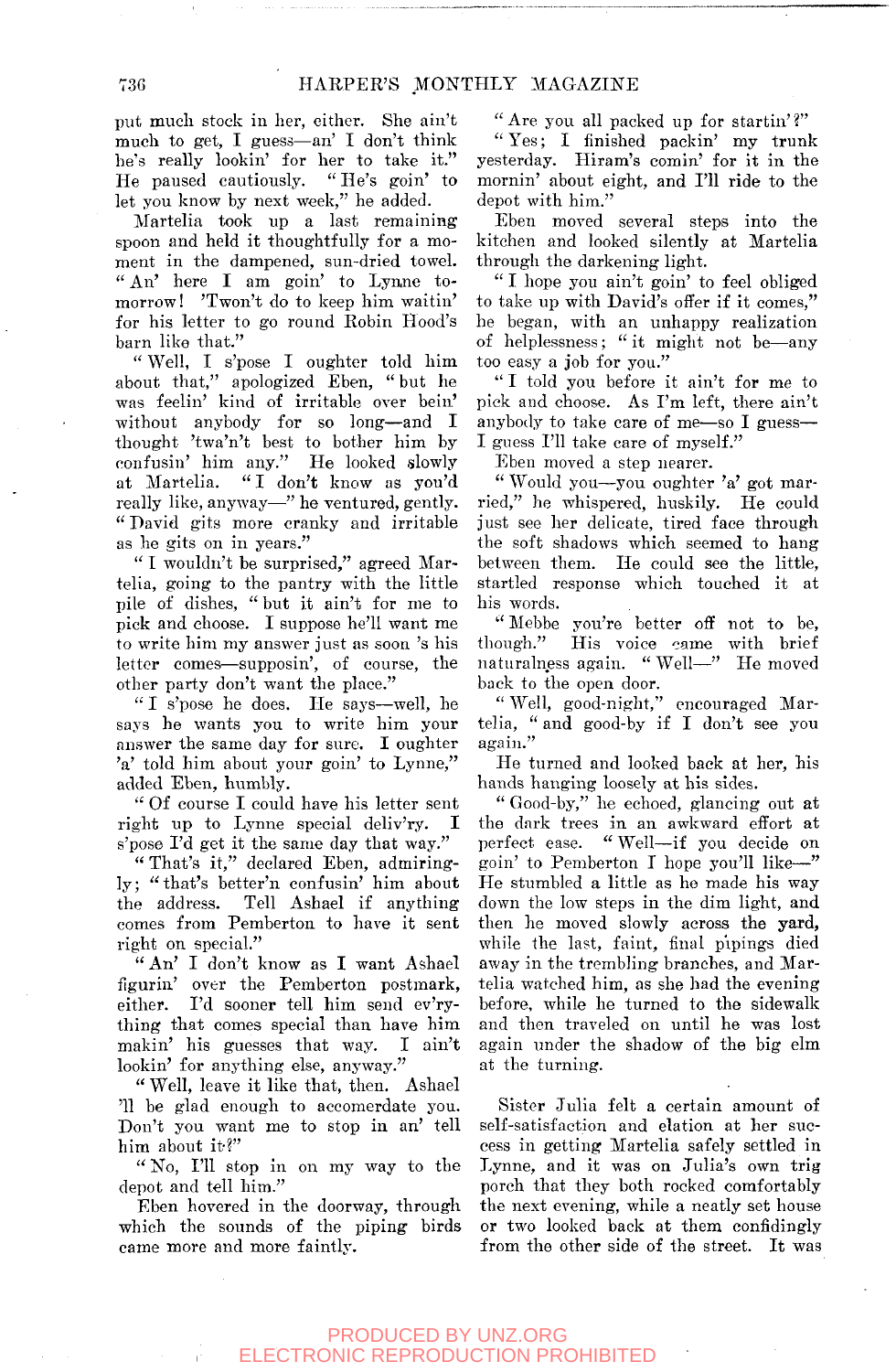a cozy, compact little town, and Martelia swayed restfully, while Julia talked as her rockers creaked.

" Yes, I suppose it's changed some since you were here," she declared for the third time; " and yet, after all, it ain't the kind of a town that would ever change very *much.* There's ahout the same families here that there was twenty years ago, take 'em all in all. Of course death makes changes, but it's the same kind of folks that's left, too. It must be strange to live in a city where you don't know scarcely anybody," she added, musingly.

" Yes, it must be awful lonesome," agreed Martelia, fresh from the sleeping highways and byways of Greenbush and the South Meadows, where the tender, growing things were still trembling soundlessly up into life.

" It can't be any satisfaction at all, not knowin' folks," reasoned Julia; " why, in Lynne, it ain't only that you *know*  folks, but you know what *happens* to 'em. Now, take it this mornin'. Mis' Holland lost Spot, the black-an'-tan she's had since he was a puppy. Well, by noon there wa'n't scarcely anybody in town but what knew Spot was lost, and was on the lookout for him."

" Did they find him ?" questioned Martelia, interestedly.

" Oh yes, land! they found him. He was visitin' Mis' Porter, and they might 'a' known it at the beginnin'. She's always made eonsid'rable of him, and he feels about the same as at home there, I guess. She laffed when she found out ev'rybody was lookin' for him. Mis' Porter wants us to come down there to supper to-morrow. You know who she is, don't you ? She used to live right over there in the brown house before she was married. Lura Burnham she was. Don't you remember Lura Burnham? She wa'n't married when you were here. She used to come over here and visit with you on the porch, I remember. I recollect a white dress she had that summer with green ribbon trimmings. She was real pretty then, but she's faded a good deal since she was married."

" Yes, seem 's if I remember her," mused Martelia; " she had front teeth set extra wide apart, didn't she? Yes, I remember her. Has she got any children ?"

" Only one. Martin. He's just passed his twelfth birthday. Well, I guess here comes Martin now, speakin' of angels. No, it ain't, either; it's Goodlet Ashley. Well, it might 's well be one 's another. An' they ain't either of 'em any too much of an angel, I guess."

Goodlet Ashley turned up the path which led to the house, with an air purely of business and the concerns only of business.

" Why, he's got a letter!" murmured Julia, in sudden consternation. " I hope there ain't anything the matter with anybody."

" No," explained Martelia, in a hurried sort of apology, "I guess it's something to do with that Pemberton place I was tellin' you about. No; it couldn't be time to hear from that, either. This must 'a' come about 's soon as I started. Well, what do you suppose—"

But the Ashley boy was wasting no<br>time. "It's for Miss Martelia Flagg." "It's for Miss Martelia Flagg," he explained.

" Well, thank you for bringin' it over, Goodlet," returned Julia, briskly; " did you inquire for us? I hope you didn't have to come a-purpose."

" It's special deliv'ry," explained Goodlet, both brief and curt in his dignity.

" You have to sign for it." Julia looked awed. world are they sendin' you *anythmg* like that for, Marty ?" she inquired, as Goodlet departed. " I never had such a thing, long 's I've been here. It ain't any more bad news, I hope."

"I guess I've had about all the bad news there is to have," returned Martelia, with a dry resignation; " no, it's on account of that Pemberton fix. I told 'em to send ev'rything special—^like this. Well, this wa'n't hardly worth it," she continued, as her eyes traveled down the unfolded sheet; " it's from Zeri Smith about the meadow-land. It ain't any secret; you can see it, but he knows he's got to offer more'n that."

" I guess he's tryin' to do you, ain't he?" meditated Julia, as she scrutinized the sheet.

" I guess he is. He's close. And *mean?*  My, but Zeri Smith's mean when it comes to any business dealin's! He talked me most to death about it last week, and now he thinks he'll try writin'. Well, the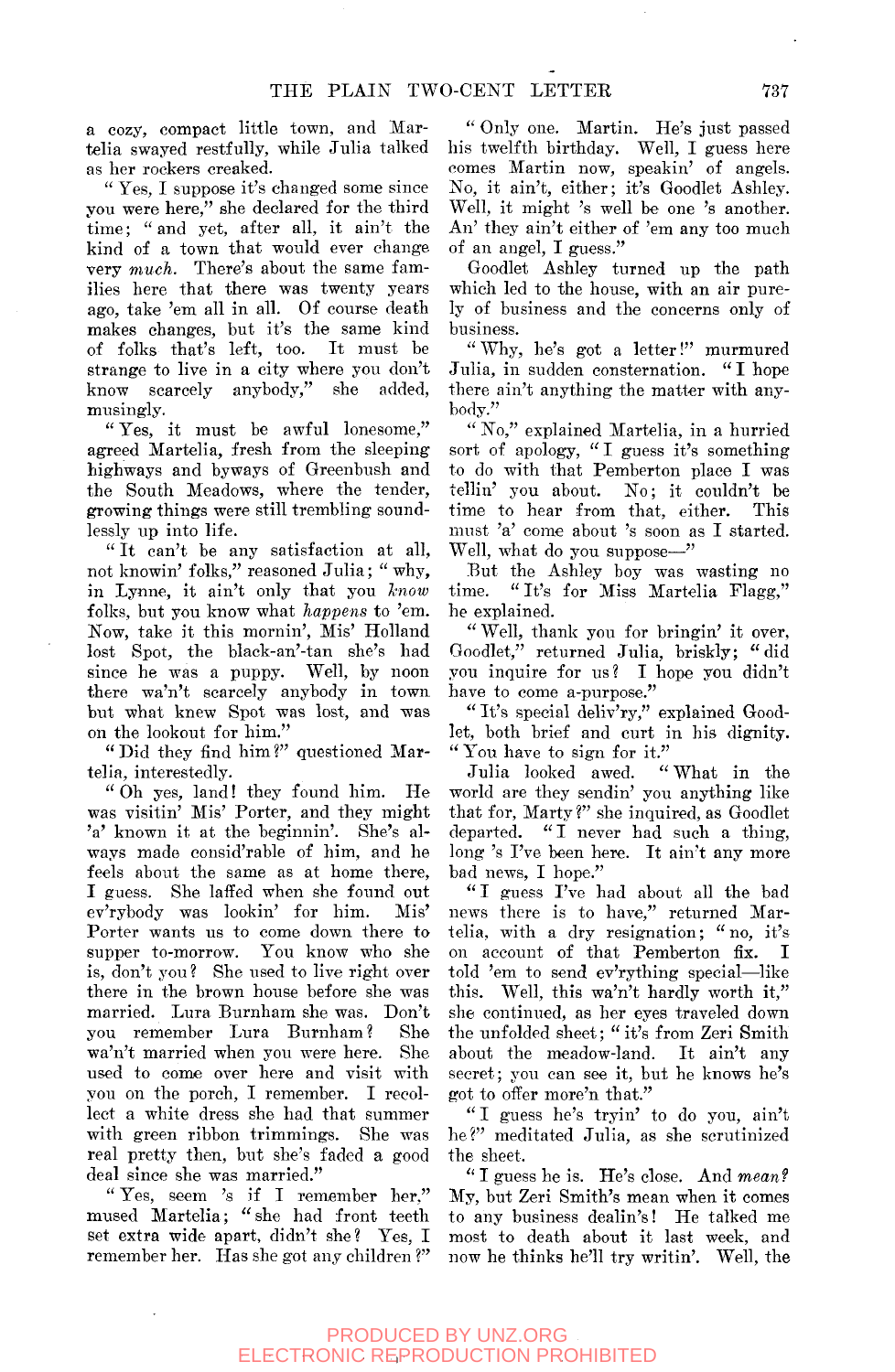meadow-land ain't goin' for any such price as that!"

She repeated her declaration emphatically after she was settled for the night in Julia's stiff, clean guest-chamber. And she repeated it again at the breakfast table the next morning, while the June sun streamed across the room to meet the cotfee-scented steam which rose from her cup, and a June rose bowed to her breezily through the open window.

" Well, I guess you're right," encouraged Julia.

They talked about it as they went on with the morning work. *And* then they talked of the other conditions surrounding Martelia, with their various and possible outcomes.

" If William had only been a little more of a hand to look ahead!" declared Julia, finally, with an inevitable and sort of mournful survey of the whole unfortunate situation.

" Oh, well, it doesn't do any good to talk like that! He wasn't made that way, and that's all. You can't change people, and there's others that never 'd have half the good things about them that William had."

" Oh, I ain't saying anything against William!" Julia paused. " Say, whatever's become of Eben Moore?" she questioned, after brief meditation.

Martelia flushed faintly with surprise.

" There ain't anything become of him," she returned, stiffly; " he's there in Greenbush the same as ever."

"I used to think he'd like to have married you, Marty," went on Julia, frankly.

The flush spread itself all over Martelia's faded, delicate face.

" There never was any cause for you to think anything like that," she replied, in a low voice, with the slightest perceptible tremor waving through it.

" Oh, p'r'aps not, but I just used to think so. Well—what's the matter now?" And she gazed curiously through the open window. " What's Goodlet Ashley after this time? I declare I believe he's got another letter for you, Marty; I believe he has, sure's the world."

The flush was still deep on Martelia's cheeks, and Julia glanced at her briefly as she hurried to the door.

" Well, they seem to be keepin' you in

business, Goodlet," she declared, cheer-<br>fully. "What you got now? Another "What you got now? Another one?"

"Yessum; she's got to sign for it," announced Goodlet, still brief and business-like.

" Well, come here, Marty; you got to sign. How much do they pay you for doin' post-office business for them?" she inquired, interestedly.

" Five cents," replied Goodlet, promptly.

" Well, accordin' to that, you're ten cents better off than you was yesterday at this time, ain't you ?"

" Yessum," replied Goodlet. And, without a thought of complicating the conversation further, he immediately departed, while a neighbor from across the street gazed after him in questioning perplexity.

There was a flash in Martelia's eye that went well with her warmly tinted cheek. "It's that old fool of a Zeri Smith!"<br>she mumbled, wrathfully. "Now did she mumbled, wrathfully. you ever hear of anything more ridikcrlous than him startin' up a specialdeliv'ry route like this! For pity's sake let me set down and write to him this minute!" She looked back at Julia as she stood in the open dining-room door. " If we're *goin'* down to Mis' Porter's to supper," she suggested, " I s'poso we'll have to have dinner in pretty good season, won't we, so 's to get the work out the way in time ?"

" Yes, we'll have it prompt twelve," returned Julia, reasonably. " I'll pare the potatoes now, I guess, an' git the turnips ready. I'll bet Lura has cold roast pork and gooseberry jam for supper," she added, in comfortable meditation. "You see if she don't. Nothing against her if she does. But you just notice. It '11 be all right if we leave here about three."

The clock was striking as they went down the steps in their neat black dresses, and at four they sat in Mrs. Porter's best parlor, while the hostess herself, a person of unquestioned versatility, talked cordially, kept an eye always on the window for any chance passing sight, and knitted petticoat edging.

" Well, what's Henry Basset tearin' along like that for!" she volunteered presently. " I hear he's havin' his house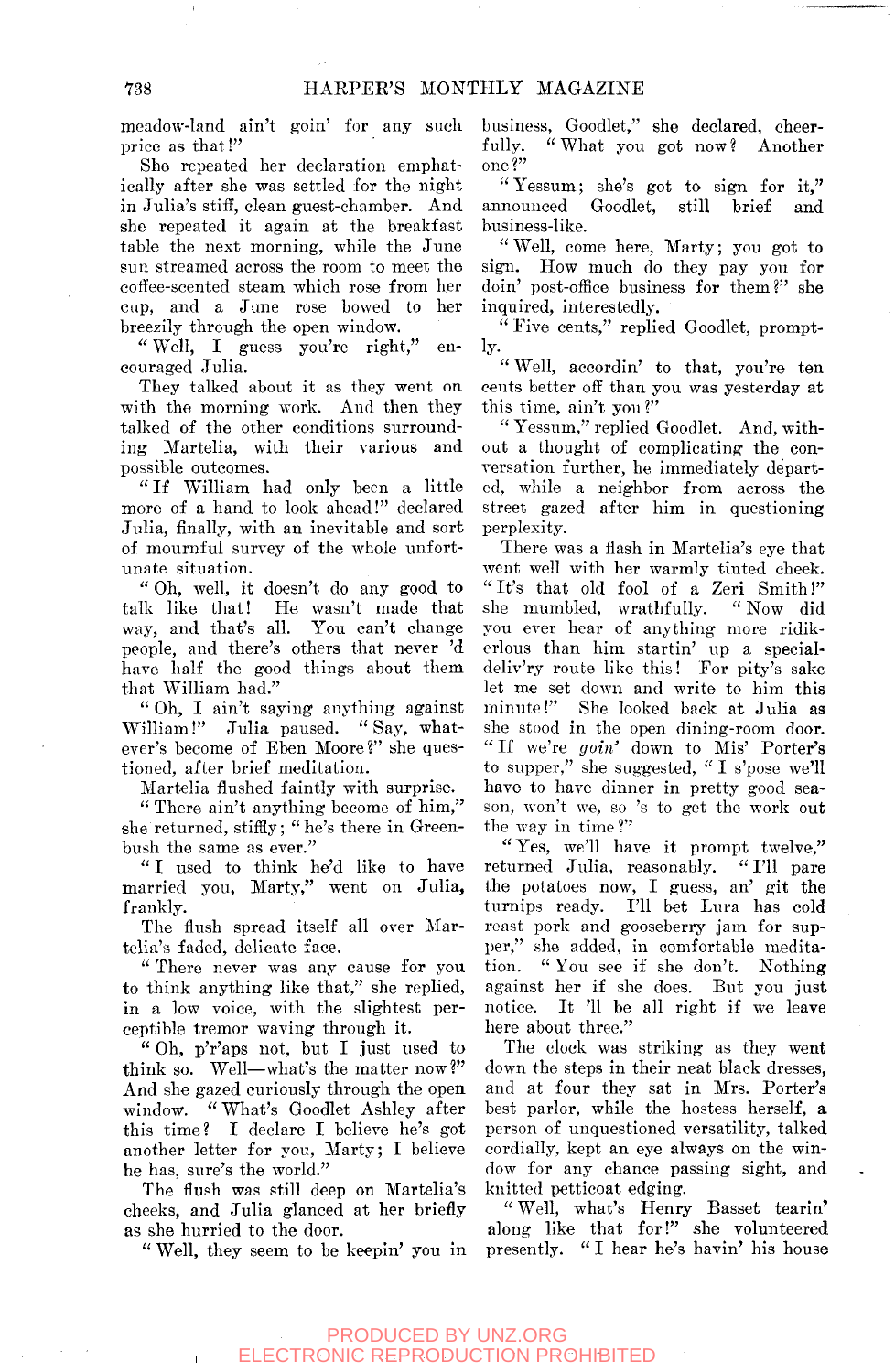

"SHE'S GOT TO SIGN FOR IT," ANNOUNCED GOODLET

an' barn shingled. I guess something's the matter from the looks. Why, he's comin' in here!" She had already risen from her seat by the window, and, with her ball of yam trailing after her, she met the messenger at the door.

" Is Miss Martelia Flagg here ?" he panted, breathlessly; " there's a specialdeliv'ry letter here for her. It put me back some goin' up to her sister's with it first, but I got down here quick 's I could!" Mr. Basset emitted all the remaining breath he had in a fearful gust, and Martelia approached him expressionlessly with an outstretched hand.

" Yes, you just sign there, will you, Miss Flagg ?" panted Mr. Basset. " I hope I ain't brought you any bad news."

VOL. CXXriI.—NO. 737.-92

" No, I guess not," murmured Martelia. Her hostess's eyes were on her with an eager light of anticipation, as the messenger blew out another gust and departed, looking both relaxed and relieved. Martelia hovered uneasily in the doorway.

" Well—I hope it ain't any bad news ?" encouraged Mrs. Porter.<br>"No." Martelia's ex-

Martelia's eyes were on her open letter. "It's just a note from the sewin' society," she explained, carelessly.

" From the sewin' society ?" persisted Mrs. Porter.

" They're goin' to sew for the Perkinses at the meotin' next Wednesday — the Perkinses that were burnt out last week.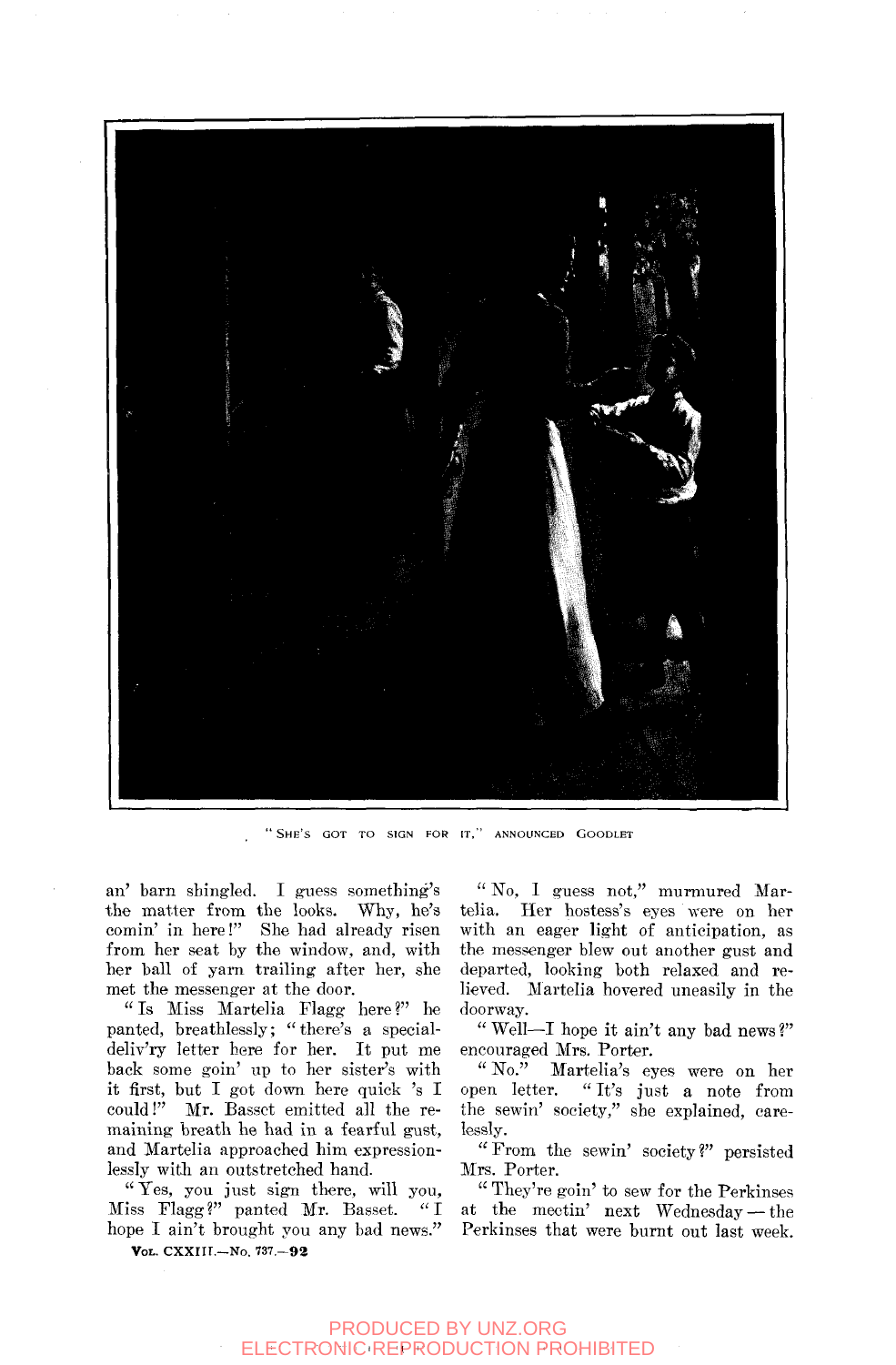They want a good full meeting," declared Martelia, weakly.

: " Sew for the Perkinses!" Mrs. Porter's mouth sagged open in unconcealed astonishment. " Well, I don't see any call for scarin' you half to death if they are! They ain't tryin' to start you *home*  to sew for the Perkinses, are they?"

" I guess they sent 'em to ev'rybody in the society," explained Martelia; but Mrs. Porter still gazed in amazement and disgust at the official-looking envelope.

" I don't wonder she was surprised at it," observed Julia, as they walked homo under the trees together in the evening, " gettin' anything like that special deliv'ry. Why didn't you explain it a little to her?"

" Oh, I don't want folks discussin' my affairs," returned Martelia, a bit irritably, " and don't for pity's sake say a word about Pemberton to anybody! There ain't anything sure about it, anyway, and I certainly don't want them discussin' me."

" No, but I guess they'll be discussin' you more if you keep this specialdoliv'ry circus a-goin'. There—didn't I tell you she'd have cold pork and gooseberry jam for supper?" She turned her head at the sound of pursuing steps. "Good land! Say, this is goin' too fur, Marty!" And Goodlet Ashley, back in his own rightful business again, stopped directly beside them on the sidewalk.

Martelia glanced down at him with a kind of shrinking evasion.

"It's a letter for you," he answered, briefly; "you have to sign for it."

" I suppose it come in on the evening mail," declared Julia, good-naturedly. " Well, how happened it you didn't get the one that came this afternoon? You lost your job, didn't you ?"

" Yesaum," replied Goodlet, and, just glancing at Martelia's hastily written signature, he silently sped away.

" Well, ain't you really carryin' it a little too fur, Marty?" questioned Julia, again in low tones; " look at 'em peekin' out the winder over there at the Liscombs'. It attracts consid'rable attention to stop like that and sign for anything on the street. There's Andrew Cam'ell come to a dead standstill down there, he's a-lookin' at you so hard. An' Mis' Sears is stoppin' her baby-carriage.

You'll have the whole town up in arms. Marty, if you don't call a halt on this special deliverin'."

Martelia's hand shook with unmistakable agitation as she put a folded sheet back into the torn envelope.

"I never was one to want to attract attention," she replied, in a quavering voice of dignity.

" Maybe you wasn't, but you're attractin' it all right; an' look at the bill you're<br>runnin' up! You'll be gettin' that You'll be gettin' that special deliv'ry, next you know. Well—" She looked down at the envelope with no attempt to conceal her curiosity.

" Well," echoed Martelia, with a faint red spot on each cheek, " it ain't anything worth *talkin* about; it's—a bill for kindlin'; that's the amount of it."

" Wanter know!" murmured Julia.

" I guess I better write to Ashael, an' tell him not to do this way any longer," she broke out, suddenly, in faint, unhappy concession. " I can't be makin' myself ridikerlous this way."

" Oh, well, I guess likely this 'll end it, won't it?" Julia glanced at her goodnaturedly. "Don't you worry. You won't get any more."

But Martelia felt hounded by vague apprehensions. She went to bed with an unhappy cloud hanging over her, and she awoke in the morning conscious that it was still there. But as the day wore on and nothing happened to disturb it she found herself gradually relaxing into the atmosphere of peace and calm which seemed to prevail generally. And finally, from their swaying rockers, she and Julia surveyed each other with comfortable satisfaction.

"I told you I guessed that was the last of your special deliv'ries," began Julia.

" 'Sh-sh-sh!" broke out Martelia, faintly. She turned her head with an expression of hunted helplessness. " Don't say a word! Here comes — Goodlet Ashley!"

Goodlet advanced with his familiar, business-like tread, quite conscious that he had attracted both attention and curiosity all along his way.

" It's another special deliv'ry," he announced.

It was an unfortunate word which he had added to his previous set form of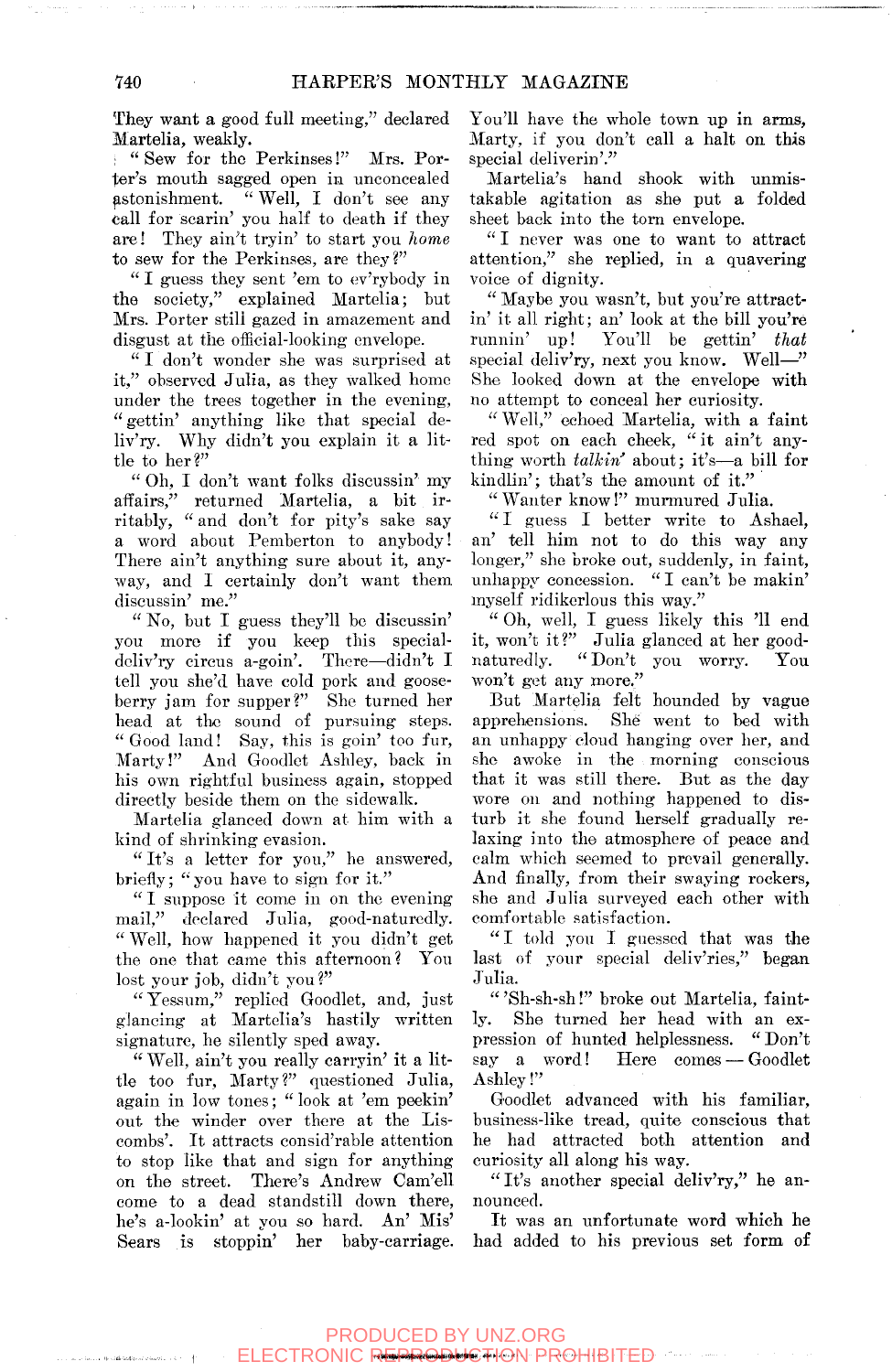speech, and Martelia looked at him belligerently.

" You have to sign for it," said Goodlet.

" Well, don't you s'pose I know that by this time?" returned Martelia, with a flash of heat; " you needn't tell me that *ev'ry* time you come!"

But Gcodlet remained unperturbed.

" Wait a minute!" she commanded, as he made ready to leave once more; " if they give you any more special-deliv'ry letters, tell 'em I don't want 'em; an' 'twas a ridikerlous piece o' business your bringin' this one. Tell 'em it's an advertisement of spring-beds, if they ask. Tell 'em I don't *wani* any more!" she repeated. "Do you understand?"

" Yessum," returned Goodlet, as he promptly and silently left them.

Martelia watched him for a moment, and then turned a dreary, cheerless gaze on Julia, who rocked softly without speaking.

" Well, I'll go down there and tell them myself, then, and I'll go just as I am, too!" She went down the steps and glanced briefly back at Julia.

" You look all right, if that's what you mean," said Julia.

" You needn't wait supper or anything else for me," she added, " though I sha'n't likely be gone long. I'll at least be back as soon as I can get here." And Martelia walked down to the sidewalk, and then turned and walked straight on to the post-office.

Half an hour later Julia still sat on the porch and watched her as she came slowly up the street in the fading light.

" She don't seem to be in anything of a hurry," meditated Julia. " What's the matter now, I wonder?"

Slowly Martelia came on, on to the little path which led to the porch, and then straight up the steps. She carried a sealed envelope in her hand, and Julia's eye fastened on it apprehensively.

" No, no—" From Martelia's voice she might have been parrying a blow. " It ain't one of that—one of that kind! It's just a plain two-eent letter!"

Her voice broke weakly, and Julia looked at her, not just able to understand.

" Who's it from ?" she inquired.

" It's from—I ain't opened it yet," she hesitated. "I guess I'll go in and open it."

Julia darted a keen, curious look at her sister as she hovered there before her, the plain two-cent letter in her hand, and suddenly a vivid and unexpected light flashed across the groping questions of Julia's mind.

" No, I'm goin' in to get supper," she said; " you set down right here and read it." She murmured something to herself as she went in, and Martelia sat down as her sister's footsteps came back to her more faintly from the house.

The birds were piping with thin sweetness, as they had piped another evening in Greeubush—and a dim, shadowy light dropped round her protectingly. As she tore the envelope across and slowly drew out the letter between her thumb and forefinger, her eyes dwelt once again on the plain, two-cent stamp.

" It seem 's if he must 'a' known how plagued I'd been," she murmured, "an' took the pains to tell 'em not to send it special. Eben was always like that about savin' anybody."

Slowly her eyes gathered up the first words of the little trembling sheet before her.

" DEAR MARTELIA, — Greenbush dont hardly seem like Greenbush with you away, and we will all be glad to see you back again. But there is something I would like to ask you before you return; it is something I would like to have asked for a eonsidrable number of years, but there has not ever seemed to be just the right opportunity for it. When I could say it without most likely givin you eonsidrable of a surprise or shock."

A faint flush spread itself all over Martelia's face, as she leaned forward in the retreating light, her eyes steadily gathering up the words of the letter.

" It didnt seem like doing the fair thing by you to take you unawares with anything so unexpected and suddin. It would most likely be unhingin to you, and it didnt seem scarcely like a decent way for a man to do. But now as you are visitin in Lynne I can write it and that way save you being any confused by it, as you will most likely be alone, with nobody pryin at you when you get it. This is it. and it is nothing to scaire you. It is only that I would like